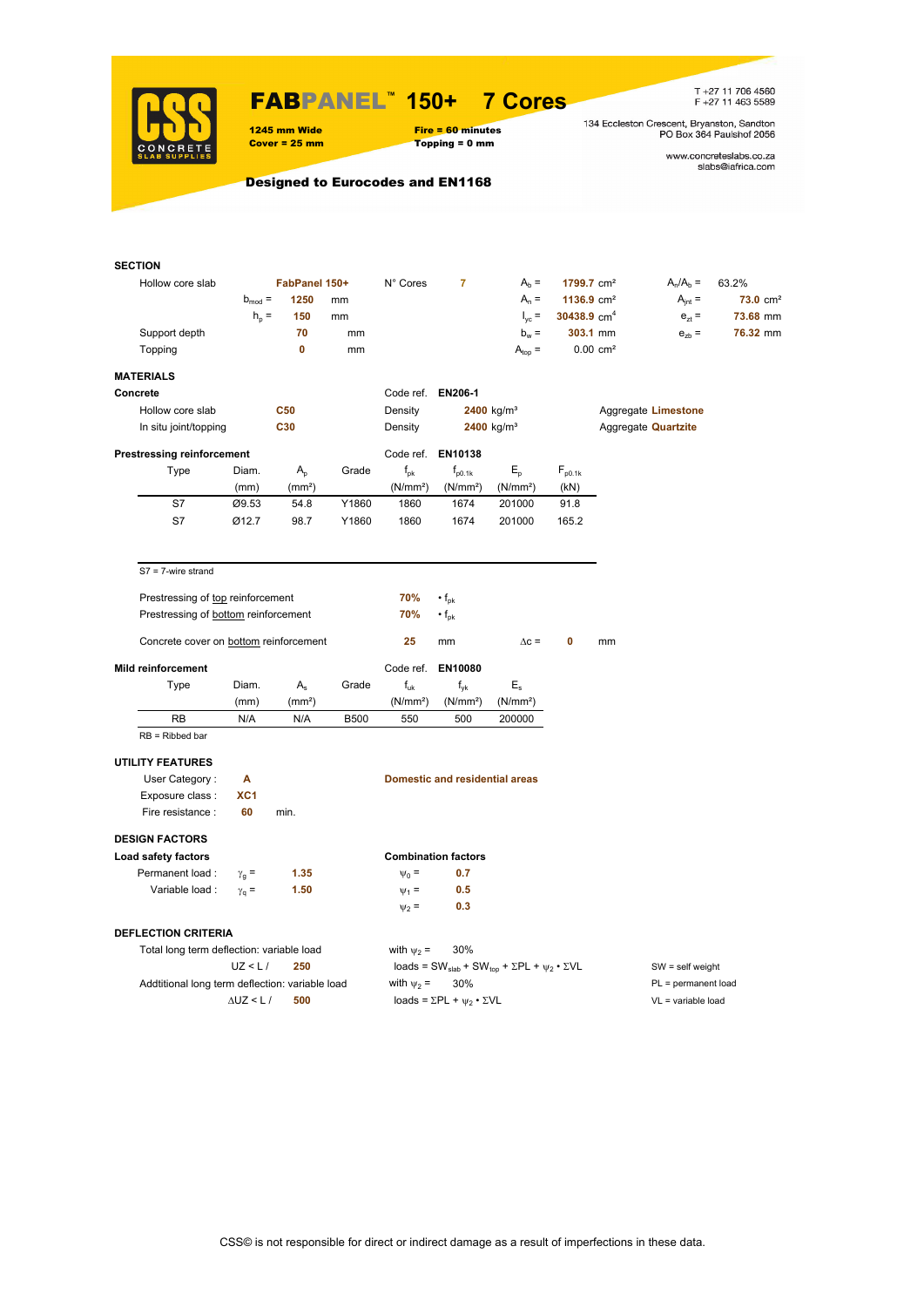

## FABPANEL**™ 150+ 7 Cores**



T+27 11 706 4560<br>F+27 11 463 5589

134 Eccleston Crescent, Bryanston, Sandton<br>PO Box 364 Paulshof 2056

www.concreteslabs.co.za<br>slabs@iafrica.com

Designed to Eurocodes and EN1168

#### **This Load Span Table is for guidance only and should not be considered as a complete calculation.**

| <b>Reinforcement type</b>          |  | <b>STR 01</b> | <b>STR 02</b> |  |  |  |  |
|------------------------------------|--|---------------|---------------|--|--|--|--|
| <b>Top reinforcement</b>           |  |               | 2xØ9.53       |  |  |  |  |
| <b>Bottom reinforcement</b>        |  | 6xØ9.53       | 8xØ9.53       |  |  |  |  |
| Reinforcement (kg/m <sup>2</sup> ) |  | 2.07          | 3.46          |  |  |  |  |
| $M_{Rd}$<br>(kNm/m)                |  | 46.8          | 59.6          |  |  |  |  |
| $V_{nc,Rd}$<br>(kN/m)              |  | 42.7          | 45.4          |  |  |  |  |
| $V_{c, Rd}$<br>(kN/m)              |  | 33.0          | 48.0          |  |  |  |  |

| <b>Permanent</b><br>load | <b>Variable</b><br>load  |                                                                                                                                                                                                                                               |                             |         |  |  |  |  |
|--------------------------|--------------------------|-----------------------------------------------------------------------------------------------------------------------------------------------------------------------------------------------------------------------------------------------|-----------------------------|---------|--|--|--|--|
| $g$ (kN/m <sup>2</sup> ) | $q$ (kN/m <sup>2</sup> ) | <b>CLEAR SPAN (IN METERS)</b><br>7.20<br>7.23<br>6.87<br>7.06<br>6.57<br>6.90<br>6.30<br>6.76<br>6.62<br>6.06<br>6.50<br>5.85<br>6.19<br>5.50<br>5.18<br>5.85<br>4.93<br>5.56<br>5.31<br>4.70<br>4.51<br>5.09<br>4.33<br>4.79<br>3.83<br>4.06 | $\frac{L_{\sup}}{L_{\sup}}$ | $L_{n}$ |  |  |  |  |
| 1.50                     | 1.50                     |                                                                                                                                                                                                                                               |                             |         |  |  |  |  |
| 1.50                     | 2.00                     |                                                                                                                                                                                                                                               |                             |         |  |  |  |  |
| 1.50                     | 2.50                     |                                                                                                                                                                                                                                               |                             |         |  |  |  |  |
| 1.50                     | 3.00                     |                                                                                                                                                                                                                                               |                             |         |  |  |  |  |
| 1.50                     | 3.50                     |                                                                                                                                                                                                                                               |                             |         |  |  |  |  |
| 1.50                     | 4.00                     |                                                                                                                                                                                                                                               |                             |         |  |  |  |  |
| 1.50                     | 5.00                     |                                                                                                                                                                                                                                               |                             |         |  |  |  |  |
| 1.50                     | 6.00                     |                                                                                                                                                                                                                                               |                             |         |  |  |  |  |
| 1.50                     | 7.00                     |                                                                                                                                                                                                                                               |                             |         |  |  |  |  |
| 1.50                     | 8.00                     |                                                                                                                                                                                                                                               |                             |         |  |  |  |  |
| 1.50                     | 9.00                     |                                                                                                                                                                                                                                               |                             |         |  |  |  |  |
| 1.50                     | 10.00                    |                                                                                                                                                                                                                                               |                             |         |  |  |  |  |
| 1.50                     | 12.50                    |                                                                                                                                                                                                                                               |                             |         |  |  |  |  |
| 1.50                     | 15.00                    | 3.34                                                                                                                                                                                                                                          | 3.53                        |         |  |  |  |  |
| 1.50                     | 20.00                    | 2.66                                                                                                                                                                                                                                          | 2.82                        |         |  |  |  |  |

#### **SECTION - self weight**

| Precast slab:           | 2.14 | kN/m <sup>2</sup> |                                |      |                   |                            |
|-------------------------|------|-------------------|--------------------------------|------|-------------------|----------------------------|
| Joint:                  | 0.14 | kN/m <sup>2</sup> | $\Rightarrow$ Sum =            | 2.28 | kN/m <sup>2</sup> | $(slab + joint)$           |
| Topping :               | 0.00 | kN/m <sup>2</sup> | $\Rightarrow$ Sum =            | 2.28 | kN/m <sup>2</sup> | $(slab + joint + topping)$ |
| <b>UTILITY FEATURES</b> |      |                   |                                |      |                   |                            |
| User Category:          | А    |                   | Domestic and residential areas |      |                   |                            |
| Exposure class:         | XC1  |                   | Fire resistance :              | 60   | min.              |                            |
|                         |      |                   |                                |      |                   |                            |

**DEFLECTION CRITERIA**

Long term part of variable load  $v_2 = 0.3$ 

- Long term TOTAL deflection under self weight of the slab + total permanent load + 30% of the variable load < L / 250 - Long term ADDITIONAL deflection under total permanent load + 30% of the variable load < L / 500